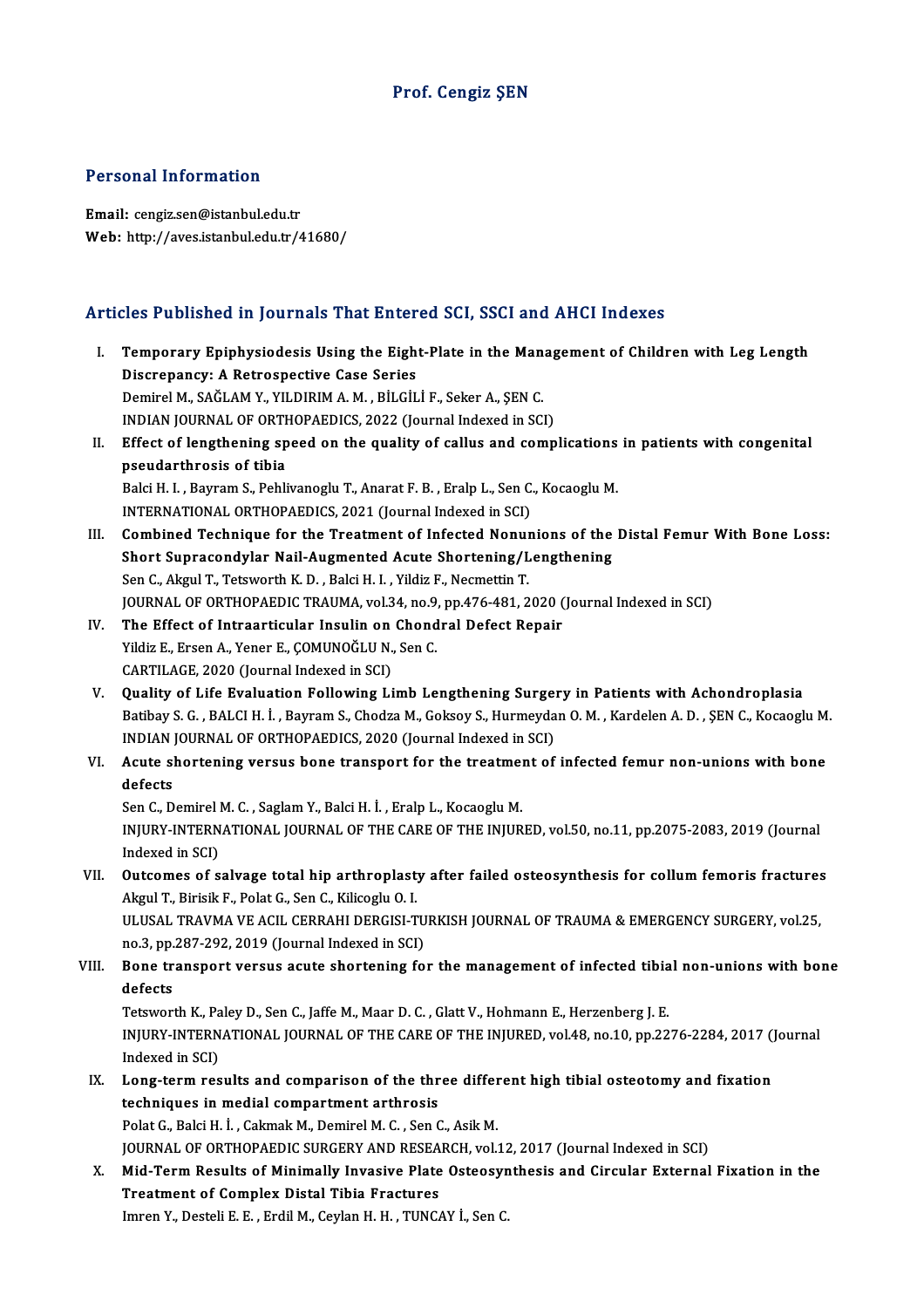JOURNAL OF THE AMERICAN PODIATRIC MEDICAL ASSOCIATION, vol.107, no.1, pp.3-10, 2017 (Journal Indexed in<br>SCD JOUR<br>SCI)<br>Aset JOURNAL OF THE AMERICAN PODIATRIC MEDICAL ASSOCIATION, vol.107, no.1, pp.3-10, 2017 (Journal Ine<br>SCI)<br>XI. Acetabuloplasty at the anatomic centre for treating Crowe class III and IV developmental hip<br>dyaplasia: a gase serie

## SCI)<br>XI. Acetabuloplasty at the anatomic centre for treating Crowe class III and IV developmental hip<br>dysplasia: a case series

Sen C., Bilsel K., Elmadag M., Gunes T., Saygi B.

HIP INTERNATIONAL, vol.26, no.4, pp.360-366, 2016 (Journal Indexed in SCI)

Sen C., Bilsel K., Elmadag M., Gunes T., Saygi B.<br>HIP INTERNATIONAL, vol.26, no.4, pp.360-366, 2016 (Journal Indexed in SCI)<br>XII. Can chondral healing be improved following microfracture? The effect of adipocyte tissue HIP INTERNATIONA<br>Can chondral heal<br>stem cell therapy<br>Caylan H, H, Bilcal L Can chondral healing be improved following microfracture? The effect<br>stem cell therapy<br>Ceylan H. H. , Bilsel K., Buyukpinarbasili N., CEYLAN H., Erdil M., TUNCAY İ., Sen C.<br>KNEE vol 33, no.3, np.443,449,3016 (Journal Indov

stem cell therapy<br>Ceylan H. H. , Bilsel K., Buyukpinarbasili N., CEYLAN H., Erdil M., TUNCAY İ., Sen C.<br>KNEE, vol.23, no.3, pp.442-449, 2016 (Journal Indexed in SCI) Ceylan H. H. , Bilsel K., Buyukpinarbasili N., CEYLAN H., Erdil M., TUNCAY İ., Sen C.<br>KNEE, vol.23, no.3, pp.442-449, 2016 (Journal Indexed in SCI)<br>XIII. Is acute compression and distraction superior to segmental bone tran

- KNEE, vol.23, no.3, pp.442-449, 2016 (Journal Indexed in SCI)<br>Is acute compression and distraction superior to segmental bone transpo<br>tibial osteomyelitis ? Comparison of Distraction Osteogenesis Techniques<br>Enalp L. Boki H tibial osteomyelitis ? Comparison of Distraction Osteogenesis Techniques<br>Eralp L., Balci H. İ., Kocaoglu M., Sen C., Celiktas M., Tomak Y., Gulsen M., Dikmen G. tibial osteomyelitis ? Comparison of Distraction Osteogenesis Techniques<br>Eralp L., Balci H. İ. , Kocaoglu M., Sen C., Celiktas M., Tomak Y., Gulsen M., Dikmen G.<br>ACTA ORTHOPAEDICA BELGICA, vol.82, no.3, pp.599-609, 2016 (J Eralp L., Balci H. İ. , Kocaoglu M., Sen C., Celiktas M., Tomak Y., Gulsen M., Dikmen G.<br>ACTA ORTHOPAEDICA BELGICA, vol.82, no.3, pp.599-609, 2016 (Journal Indexed in SCI)<br>XIV. Comparison of four different techniques for p
- ACTA ORTHOPAEDICA BELGICA, vol.82, no.3, pp.599-609, 2016 (Journal<br>Comparison of four different techniques for performing an oste<br>RADIOLOGICAL AND HISTOLOGICAL STUDY ON RABBITS TIBIAS<br>Finades M. Hzer C. Vildig E. Enden T. Comparison of four different techniques for performing an osteotomy A BIOMECHANIC.<br>RADIOLOGICAL AND HISTOLOGICAL STUDY ON RABBITS TIBIAS<br>Elmadag M., Uzer G., Yildiz F., Erden T., Bilsel K., Buyukpinarbasili N., Usumez A., RADIOLOGICAL AND HISTOLOGICAL STUDY ON RABBITS TIBIAS<br>Elmadag M., Uzer G., Yildiz F., Erden T., Bilsel K., Buyukpinarbasili N., Usumez A., Bozdağ S. E. , ŞEN C.<br>BONE & JOINT JOURNAL, vol.97B, no.12, pp.1628-1633, 2015 (Jou Elmadag M., Uzer G., Yildiz F., Erden T., Bilsel K., Buyukpinarbasili N., Usumez A., Bozdağ S. E. , ŞEN C.<br>BONE & JOINT JOURNAL, vol.97B, no.12, pp.1628-1633, 2015 (Journal Indexed in SCI)<br>XV. Evaluation of mobile bearing
- BONE & JOINT JOURNAL, vol.97B, no.12, pp.162<br>Evaluation of mobile bearing unicompart<br>high tibial osteotomies for knee arthritis<br>TUNGAY i. Bilaal K. Elmadag M. EPKOGAK Ö. E Evaluation of mobile bearing unicompartmental knee an<br>high tibial osteotomies for knee arthritis<br>TUNCAY İ., Bilsel K., Elmadag M., ERKOÇAK Ö. F. , Asci M., Sen C.<br>ACTA OPTHOPAEDICA ET TRAUMATOLOCICA TUPCICA vel 49 high tibial osteotomies for knee arthritis<br>TUNCAY İ., Bilsel K., Elmadag M., ERKOÇAK Ö. F. , Asci M., Sen C.<br>ACTA ORTHOPAEDICA ET TRAUMATOLOGICA TURCICA, vol.49, no.3, pp.280-287, 2015 (Journal Indexed in SCI)

TUNCAY İ., Bilsel K., Elmadag M., ERKOÇAK Ö. F. , Asci M., Sen C.<br>ACTA ORTHOPAEDICA ET TRAUMATOLOGICA TURCICA, vol.49, no.3, pp.280-287, 2015 (Journal Indexed in SCI)<br>XVI. Biomechanical comparison of antirotator compressio ACTA ORTHOPAEDICA ET TRA<br>Biomechanical comparison<br>the femoral neck fractures<br>Saglam N. Kusukdurmag E. Ku Biomechanical comparison of antirotator compression hip scre<br>the femoral neck fractures<br>Saglam N., Kucukdurmaz F., Kivilcim H., Kurtulmus T., ŞEN C., Akpinar F.<br>ACTA OPTHORAEDICA ET TRAJIMATOLOCICA TURCICA .vol.48, no.3, n

the femoral neck fractures<br>Saglam N., Kucukdurmaz F., Kivilcim H., Kurtulmus T., ŞEN C., Akpinar F.<br>ACTA ORTHOPAEDICA ET TRAUMATOLOGICA TURCICA, vol.48, no.2, pp.196-201, 2014 (Journal Indexed in SCI)

## Saglam N., Kucukdurmaz F., Kivilcim H., Kurtulmus T., ŞEN C., Akpinar F.<br>ACTA ORTHOPAEDICA ET TRAUMATOLOGICA TURCICA, vol.48, no.2, pp.196-201, 2014 (Journal Indexed in SC<br>XVII. Effect of radiofrequency microtenotomy on de ACTA OF<br><mark>Effect o</mark><br>rabbits<br><sup>Cunes T</sup> Effect of radiofrequency microtenotomy on degeneration of tendo<br>rabbits<br>Gunes T., Bilgic E., Erdem M., Bostan B., KÖSEOĞLU R. D. , Sahin S. A. , Sen C.<br>FOOT AND ANKLE SUBCERY, val.30, no.1, nn.61, 66, 2014 (Journal Indoved rabbits<br>Gunes T., Bilgic E., Erdem M., Bostan B., KÖSEOĞLU R. D. , Sahin S. A. , Sen C.<br>FOOT AND ANKLE SURGERY, vol.20, no.1, pp.61-66, 2014 (Journal Indexed in SCI)<br>Effects of saffais asid phanathyl satar and malatanin on

Gunes T., Bilgic E., Erdem M., Bostan B., KÖSEOĞLU R. D. , Sahin S. A. , Sen C.<br>FOOT AND ANKLE SURGERY, vol.20, no.1, pp.61-66, 2014 (Journal Indexed in SCI)<br>XVIII. Effects of caffeic acid phenethyl ester and melatonin on FOOT /<br>Effect:<br>study<br>Erdem Effects of caffeic acid phenethyl ester and me<br>study<br>Erdem M., Gulabi D., Sen C., Sahin S. A. , Bozdağ S. E.<br>SPRINCERRLUS .vol 2, 2014 (Jaurnal Indoved in SCI

study<br>Erdem M., Gulabi D., Sen C., Sahin S. A. , Bozdağ S. E.<br>SPRINGERPLUS, vol.3, 2014 (Journal Indexed in SCI)

## Erdem M., Gulabi D., Sen C., Sahin S. A. , Bozdağ S. E.<br>SPRINGERPLUS, vol.3, 2014 (Journal Indexed in SCI)<br>XIX. Coronal plane fractures of the distal humerus involving the capitellum and trochlea treated with<br>anon reductio SPRINGERPLUS, vol.3, 2014 (Journal<br>Coronal plane fractures of the di<br>open reduction internal fixation<br>Bileel K. Atalan A. G. Endil M. Elmode Coronal plane fractures of the distal humerus involving<br>open reduction internal fixation<br>Bilsel K., Atalar A. C. , Erdil M., Elmadag M., Sen C., Demirhan M.<br>ARCHIVES OF ORTHORAEDIC AND TRAUMA SURCERY vol.122

open reduction internal fixation<br>Bilsel K., Atalar A. C. , Erdil M., Elmadag M., Sen C., Demirhan M.<br>ARCHIVES OF ORTHOPAEDIC AND TRAUMA SURGERY, vol.133, no.6, pp.797-804, 2013 (Journal Indexed in SCI)

## Bilsel K., Atalar A. C. , Erdil M., Elmadag M., Sen C., Demirhan M.<br>ARCHIVES OF ORTHOPAEDIC AND TRAUMA SURGERY, vol.133, no.6, pp.797-804, 2013 (Journal Indexed in SCI)<br>XX. A PILOT STUDY ABOUT QUALITY OF INFORMATION AT ARCHIVES OF ORTH<br>A PILOT STUDY A<br>MENISCUS TEAR<br>Kusukdurmar E Al A PILOT STUDY ABOUT QUALITY OF INFORM<br>MENISCUS TEAR<br>Kucukdurmaz F., Aytekin M. N. , TUNCAY İ., ŞEN C.<br>NOBEL MEDICUS val 9 no 3 nn 114 117 2012 (L MENISCUS TEAR<br>Kucukdurmaz F., Aytekin M. N. , TUNCAY İ., ŞEN C.<br>NOBEL MEDICUS, vol.9, no.2, pp.114-117, 2013 (Journal Indexed in SCI)<br>The influence of frection internal retation rediograph on the cla

## Kucukdurmaz F., Aytekin M. N. , TUNCAY İ., ŞEN C.<br>NOBEL MEDICUS, vol.9, no.2, pp.114-117, 2013 (Journal Indexed in SCI)<br>XXI. The influence of fraction internal rotation radiograph on the classification and treatment op NOBEL MEDICUS, vol.9, no.2, pp.114-117<br>The influence of fraction internal ro<br>intertrochanteric femoral fractures<br>Pileal K. Erdil M. Elmadas M. Exsineenli The influence of fraction internal rotation radiograph on the c<br>intertrochanteric femoral fractures<br>Bilsel K., Erdil M., Elmadag M., Erzincanli A., Gurkan V., Tuncay I., ŞEN C.<br>MINERVA OPTOPEDICA E TRAUMATOLOCICA .val 64, intertrochanteric femoral fractures<br>Bilsel K., Erdil M., Elmadag M., Erzincanli A., Gurkan V., Tuncay I., ŞEN C.<br>MINERVA ORTOPEDICA E TRAUMATOLOGICA, vol.64, no.2, pp.147-154, 2013 (Journal Indexed in SCI)<br>Mid. term. resul

Bilsel K., Erdil M., Elmadag M., Erzincanli A., Gurkan V., Tuncay I., ŞEN C.<br>MINERVA ORTOPEDICA E TRAUMATOLOGICA, vol.64, no.2, pp.147-154, 2013 (Journal Indexed in<br>XXII. Mid-term results of calcaneal plating for displaced

MINERVA ORTOPEDICA E TRAUMATOLOGICA, vol.64, no.2, pp.14<br>Mid-term results of calcaneal plating for displaced intraa<br>Gulabi D., Sari F., ŞEN C., Avci C. C. , Saglam F., Erdem M., Bulut G.<br>ULUSAL TRAVMA VE ACU, CERRAHI DERCI ULUSAL TRAVMA VE ACIL CERRAHI DERGISI-TURKISH JOURNAL OF TRAUMA & EMERGENCY SURGERY, vol.19,<br>no.2, pp.145-151, 2013 (Journal Indexed in SCI) Gulabi D., Sari F., SEN C., Avci C. C., Saglam F., Erdem M., Bulut G.

XXIII. Comminuted Scapular Fracture From Electric Injury: An Unusual Cause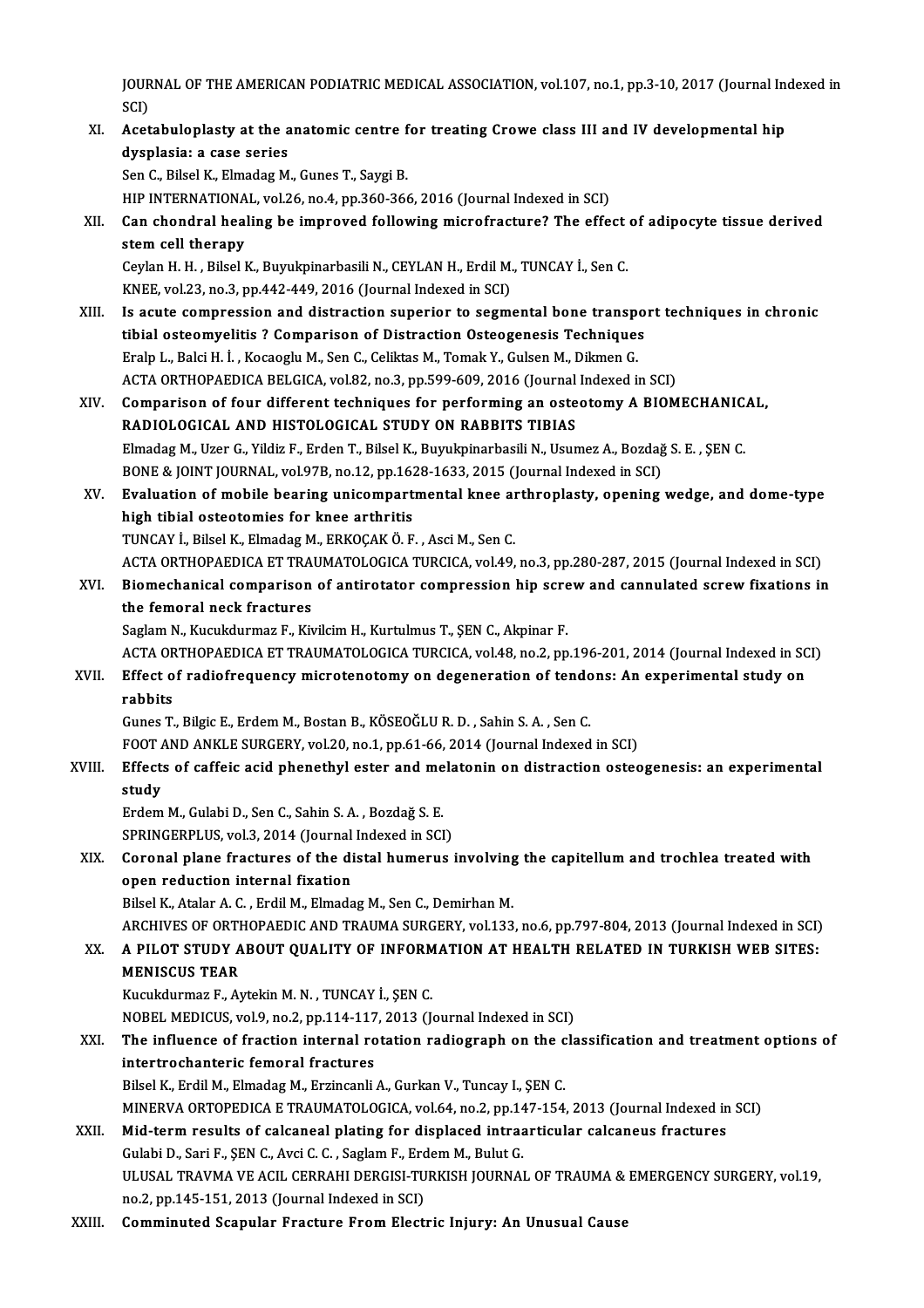Ceylan H.H., Kucukdurmaz F., Bilsel K., ŞEN C.

Ceylan H. H. , Kucukdurmaz F., Bilsel K., ŞEN C.<br>JOURNAL OF BURN CARE & RESEARCH, vol.34, no.1, 2013 (Journal Indexed in SCI)<br>Ostaoshandral autalogaus graft transfor system in the knos: mid term res

- Ceylan H. H. , Kucukdurmaz F., Bilsel K., ŞEN C.<br>JOURNAL OF BURN CARE & RESEARCH, vol.34, no.1, 2013 (Journal Indexed in SCI)<br>XXIV. Osteochondral autologous graft transfer system in the knee; mid-term results JOURNAL OF BURN CARE & RESEARCH, vol.<br>Osteochondral autologous graft transf<br>Erdil M., Bilsel K., Taser O. F. , Sen C., Asik M.<br>KNEE vol.20, no.1, nn.2, 9, 2012 (Journal Inc Osteochondral autologous graft transfer system in<br>Erdil M., Bilsel K., Taser O. F. , Sen C., Asik M.<br>KNEE, vol.20, no.1, pp.2-8, 2013 (Journal Indexed in SCI)<br>Domestic electric drills in the service of orthonogo Erdil M., Bilsel K., Taser O. F. , Sen C., Asik M.<br>KNEE, vol.20, no.1, pp.2-8, 2013 (Journal Indexed in SCI)<br>XXV. Domestic electric drills in the service of orthopaedic surgery: a potential and preventable source of<br>curgic
- KNEE, vol.20, no.1, pp.2-8,<br>Domestic electric drills<br>surgical site infections<br><sup>Kuoukdurmaz E, Imron V</sup> Domestic electric drills in the service of orthopaedic :<br>surgical site infections<br>Kucukdurmaz F., Imren Y., AKKOYUNLU Y., TUNCAY İ., ŞEN C.<br>ACTA OPTHOPAEDICA ET TRAUMATOLOCICA TURCICA YALA

surgical site infections<br>Kucukdurmaz F., Imren Y., AKKOYUNLU Y., TUNCAY İ., ŞEN C.<br>ACTA ORTHOPAEDICA ET TRAUMATOLOGICA TURCICA, vol.46, no.6, pp.455-459, 2012 (Journal Indexed in SCI)<br>The mid term results of treatment for

- Kucukdurmaz F., Imren Y., AKKOYUNLU Y., TUNCAY İ., ŞEN C.<br>ACTA ORTHOPAEDICA ET TRAUMATOLOGICA TURCICA, vol.46, no.6<br>XXVI. The mid-term results of treatment for tibial pilon fractures ACTA ORTHOPAEDICA ET TRAUMATOLOGICA TURCICA,<br>The mid-term results of treatment for tibial pilon<br>Gulabi D., Toprak O., ŞEN C., Avci C. C. , Bilen E., Saglam F.<br>III USAL TRAVMA VE ACU, CERRAHI DERCISI TURKISH I. XXVI. The mid-term results of treatment for tibial pilon fractures<br>Gulabi D., Toprak O., SEN C., Avci C. C. , Bilen E., Saglam F.<br>ULUSAL TRAVMA VE ACIL CERRAHI DERGISI-TURKISH JOURNAL OF TRAUMA & EMERGENCY SURGERY, vol.18, Gulabi D., Toprak O., SEN C., Avci C. C., Bilen E., Saglam F. ULUSAL TRAVMA VE ACIL CERRAHI DERGISI-TURKISH JOURNAL OF TRAUMA & EMERGENCY SURGERY, vol.18,<br>no.5, pp.429-435, 2012 (Journal Indexed in SCI)<br>XXVII. Intraarticular Hyaluronic Acid Injection after the Microfracture Technique
- no.5, pp.429-435, 2012 (Journal Indexed in SCI)<br>Intraarticular Hyaluronic Acid Injection after the Microfracture Technique for the<br>Full-Thickness Cartilage Defects Does Not Improve the Quality of Repair Tissue<br>CÜNES T. Bes Intraarticular Hyaluronic Acid Injection after the Microfi<br>Full-Thickness Cartilage Defects Does Not Improve the Q<br>GÜNEŞ T., Bostan B., Erdem M., KÖSEOĞLUR. D. , AŞCI M., ŞEN C.<br>GARTU ACE vel 3, no.1, nn.20, 26, 2012 (Jour Full-Thickness Cartilage Defects Does Not Improve the Q<br>GÜNEŞ T., Bostan B., Erdem M., KÖSEOĞLU R. D. , AŞCI M., ŞEN C.<br>CARTILAGE, vol.3, no.1, pp.20-26, 2012 (Journal Indexed in SCI)<br>Simuastatin improves apinal fusion in GÜNEŞ T., Bostan B., Erdem M., KÖSEOĞLU R. D.<br>CARTILAGE, vol.3, no.1, pp.20-26, 2012 (Journal<br>XXVIII. Simvastatin improves spinal fusion in rats<br>Pestan B. CÜNES T. ASCIM SEN G. Kelestemur
- CARTILAGE, vol.3, no.1, pp.20-26, 2012 (Journal Indexed in SCI)<br>Simvastatin improves spinal fusion in rats<br>Bostan B., GÜNEŞ T., AŞCI M., ŞEN C., Kelestemur M. H. , Erdem M., KÖSEOĞLU R. D. , Erkorkmaz U. Simvastatin improves spinal fusion in rats<br>Bostan B., GÜNEŞ T., AŞCI M., ŞEN C., Kelestemur M. H. , Erdem M., KÖSEOĞLU R. D. , Erkorkmaz U.<br>ACTA ORTHOPAEDICA ET TRAUMATOLOGICA TURCICA, vol.45, no.4, pp.270-275, 2011 (Journ Bostan B., GÜNEŞ T., AŞCI M., ŞEN C., Kelestemur M. H., Erde<br>ACTA ORTHOPAEDICA ET TRAUMATOLOGICA TURCICA, vol.<br>XXIX. The "butterfly" suture technique for meniscal repair
- ACTA ORTHOPAEDICA ET TRAUMATOLOGICA TURCICA, vol.45, no.4<br>The "butterfly" suture technique for meniscal repair<br>GÜNEŞ T., Bostan B., Erdem M., AŞCI M., ŞEN C., KELEŞTEMUR M. H.<br>ARCHIVES OF ORTHORAEDIC AND TRAHMA SURCERY vol The "butterfly" suture technique for meniscal repair<br>GÜNEŞ T., Bostan B., Erdem M., AŞCI M., ŞEN C., KELEŞTEMUR M. H.<br>ARCHIVES OF ORTHOPAEDIC AND TRAUMA SURGERY, vol.131, no.3, pp.331-333, 2011 (Journal Indexed in SCI)<br>Que GÜNEŞ T., Bostan B., Erdem M., AŞCI M., ŞEN C., KELEŞTEMUR M. H.<br>ARCHIVES OF ORTHOPAEDIC AND TRAUMA SURGERY, vol.131, no.3, pp.331-333, 2011 (Jou<br>XXX. Overlooked primary hyperparathyroidism presented with fractures: case r
- ARCHIVES OF ORTHOPAEDIC AND TRAUMA SURGERY,<br>Overlooked primary hyperparathyroidism prese:<br>Bostan B., Erdem M., GÜNEŞ T., ŞEN C., KÖSEOĞLU R. D.<br>ULUSAL TRAVMA VE ACU, GERRAHI DERCISLTURKISH Overlooked primary hyperparathyroidism presented with fractures: case report<br>Bostan B., Erdem M., GÜNEŞ T., ŞEN C., KÖSEOĞLU R. D.<br>ULUSAL TRAVMA VE ACIL CERRAHI DERGISI-TURKISH JOURNAL OF TRAUMA & EMERGENCY SURGERY, vol.16 Bostan B., Erdem M., GÜNEŞ T., ŞEN C., KÖSEOĞLU<br>ULUSAL TRAVMA VE ACIL CERRAHI DERGISI-TU<br>no.6, pp.567-570, 2010 (Journal Indexed in SCI)<br>Ostaaid Ostaarra of the Transzium: Gase Bo ULUSAL TRAVMA VE ACIL CERRAHI DERGISI-TURKISH<br>no.6, pp.567-570, 2010 (Journal Indexed in SCI)<br>XXXI. Osteoid Osteoma of the Trapezium: Case Report
- no.6, pp.567-570, 2010 (Journal Indexed in SCI)<br>Osteoid Osteoma of the Trapezium: Case Report<br>Bostan B., ŞEN C., Gunes T., Erdem M., Koseoglu R. D. Osteoid Osteoma of the Trapezium: Case Report<br>Bostan B., ŞEN C., Gunes T., Erdem M., Koseoglu R. D.<br>JOURNAL OF HAND SURGERY-AMERICAN VOLUME, vol.35A, no.4, pp.636-638, 2010 (Journal Indexed in SCI)<br>Pretestive effects of me Bostan B., ŞEN C., Gunes T., Erdem M., Koseoglu R. D.<br>JOURNAL OF HAND SURGERY-AMERICAN VOLUME, vol.35A, no.4, pp.636-638, 2010 (Journal)<br>XXXII. Protective effects of melatonin on ischemia-reperfusion injury of skeletal mus
- JOURNAL OF HAND SURGERY-AMERICAN VOLUME, vol.35A, no.4, pp.636-638, 2010 (Jo<br>Protective effects of melatonin on ischemia-reperfusion injury of skeletal mu<br>Erdem M., Bostan B., GÜNEŞ T., Ozkan F., ŞEN C., Ozyurt H., KÖSEOĞL Protective effects of melatonin on ischemia-reperfusion injury of skeletal muscle<br>Erdem M., Bostan B., GÜNEŞ T., Ozkan F., ŞEN C., Ozyurt H., KÖSEOĞLU R. D. , Erdogan H.<br>EKLEM HASTALIKLARI VE CERRAHISI-JOINT DISEASES AND R Erdem M., Bostan B., GÜN<br>EKLEM HASTALIKLARI V<br>(Journal Indexed in SCI)<br>Opening fosal dame se EKLEM HASTALIKLARI VE CERRAHISI-JOINT DISEASES AND RELATED SURGERY, vol.21, no.3, pp.166-171, 2010<br>(Journal Indexed in SCI)<br>XXXIII. Opening focal dome osteotomy in the treatment of varus gonarthrosis associated with medial
- (Journal Indexed in SCI)<br>Opening focal dome osteotomy in the treatment of varus gonarthrosis associated with medial laxity<br>Erdem M., GÜNEŞ T., ŞEN C., Bostan B., AŞCI M. Opening focal dome osteotomy in the treatment of varus gonarthrosis associated with medial lax<br>Erdem M., GÜNEŞ T., ŞEN C., Bostan B., AŞCI M.<br>EKLEM HASTALIKLARI VE CERRAHISI-JOINT DISEASES AND RELATED SURGERY, vol.21, no.2

Erdem M., GÜNEŞ T., ŞEN<br>EKLEM HASTALIKLARI V<br>(Journal Indexed in SCI)<br>Comnarison of intra a (Journal Indexed in SCI)

XXXIV. Comparison of intra-articular hyaluronic acid injections and mud-pack therapy in the treatment of<br>knee osteoarthritis knee osteoarthritis<br>Bostan B., Sen U., GÜNEŞ T., Sahin S. A. , Sen C., Erdem M., Erkorkmaz U.<br>ACTA ORTHOPAEDICA ET TRAUMATOLOGICA TURCICA, vol.44, no.1, pp.42-47, 2010 (Journal Indexed in SCI)<br>Total bin arthroplasty using

Bostan B., Sen U., GÜNEŞ T., Sahin S. A., Sen C., Erdem M., Erkorkmaz U.

Bostan B., Sen U., GÜNEŞ T., Sahin S. A., Sen C., Erdem M., Erkorkmaz U.<br>ACTA ORTHOPAEDICA ET TRAUMATOLOGICA TURCICA, vol.44, no.1, pp.42-47, 2010 (<br>XXXV. Total hip arthroplasty using the anterolateral minimally invasive a ACTA ORTHOPAEDICA ET TRAUMATOLOGICA TURCICA, vol.44, r<br>Total hip arthroplasty using the anterolateral minimally<br>Bostan B., ŞEN C., GÜNEŞ T., Erdem M., Aytekin K., Erkorkmazi U.<br>ACTA OPTHOPAEDICA ET TRAUMATOLOGICA TURCICA v Total hip arthroplasty using the anterolateral minimally invasive approach<br>Bostan B., ŞEN C., GÜNEŞ T., Erdem M., Aytekin K., Erkorkmazi U.<br>ACTA ORTHOPAEDICA ET TRAUMATOLOGICA TURCICA, vol.43, no.6, pp.464-471, 2009 (Journ Bostan B., ŞEN C., GÜNEŞ T., Erdem M., Aytekin K., Erkorkmazi U.<br>ACTA ORTHOPAEDICA ET TRAUMATOLOGICA TURCICA, vol.43, no.6, pp.464-47<br>XXXVI. Biomechanical evaluation of arthroscopic all-inside meniscus repairs<br>CUNES T. Bos

ACTA ORTHOPAEDICA ET TRAUMATOLOGICA TURCICA, vol.43, no.6<br>Biomechanical evaluation of arthroscopic all-inside menisc<br>GÜNEŞ T., Bostan B., Erdem M., AŞCI M., ŞEN C., KELEŞTEMUR M. H.<br>KNEE SUDCERV SPORTS TRAUMATOLOGY ARTHROS Biomechanical evaluation of arthroscopic all-inside meniscus repairs<br>GÜNEŞ T., Bostan B., Erdem M., AŞCI M., ŞEN C., KELEŞTEMUR M. H.<br>KNEE SURGERY SPORTS TRAUMATOLOGY ARTHROSCOPY, vol.17, no.11, pp.1347-1353, 2009 (Journal GÜN<br>KNEI<br>SCI)<br>Laint KNEE SURGERY SPORTS TRAUMATOLOGY ARTHROSCOPY, vol.17, no.11, pp.1347-1353, 2<br>SCI)<br>XXXVII. Joint immobilization increases reactive oxygen species: an experimental study<br>Fridam M. CÜNES T. SEN.C. Bostar B. Aslar H. Orrupt H.

SCI)<br>Joint immobilization increases reactive oxygen species: an experi<br>Erdem M., GÜNEŞ T., ŞEN C., Bostan B., Aslan H., Ozyurt H., KÖSEOĞLU R. D.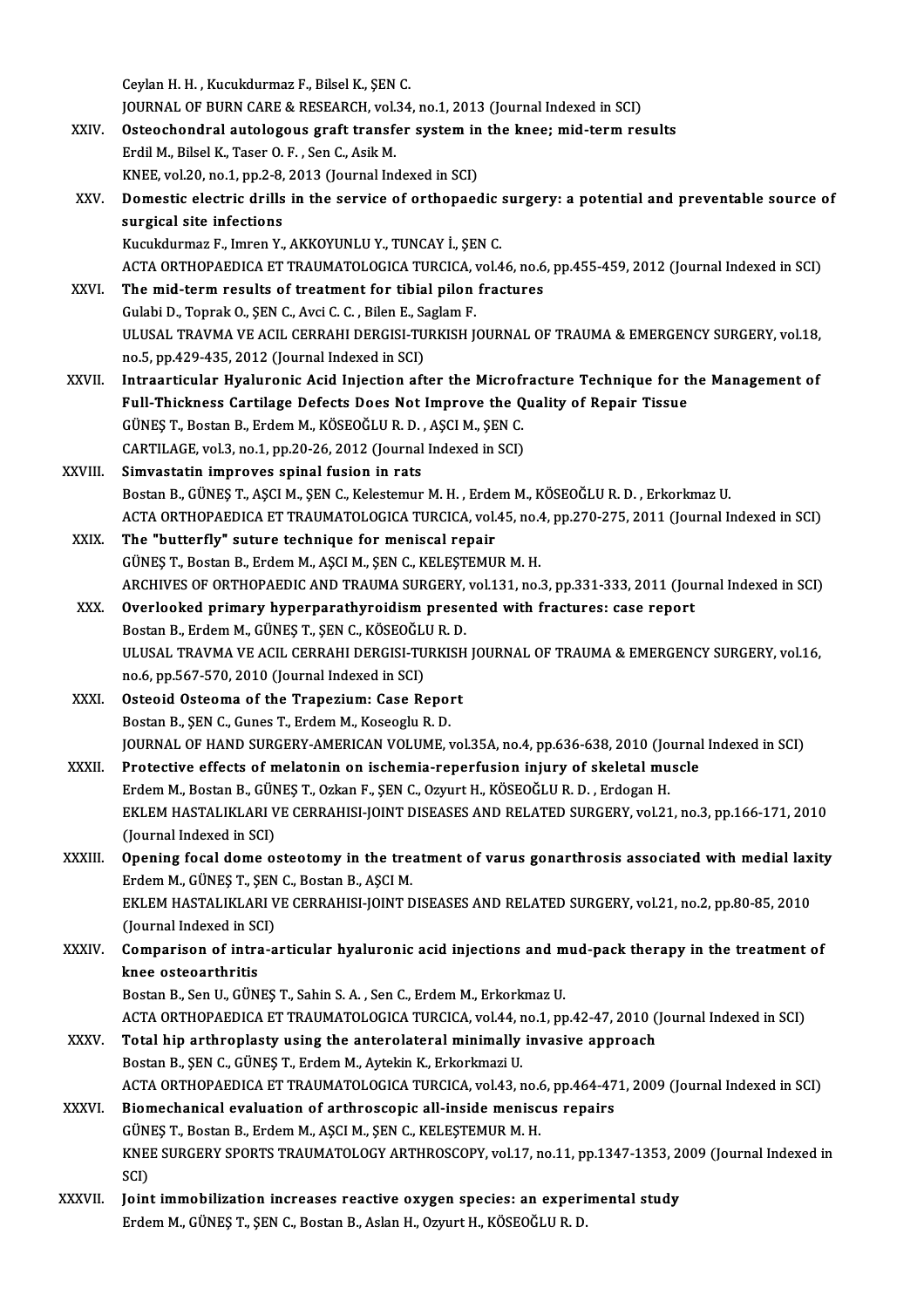|               | ACTA ORTHOPAEDICA ET TRAUMATOLOGICA TURCICA, vol.43, no.5, pp.436-443, 2009 (Journal Indexed in SCI)                              |
|---------------|-----------------------------------------------------------------------------------------------------------------------------------|
| XXXVIII.      | All-inside meniscal repair using the RapidLoc device                                                                              |
|               | Sen C., Asik M., Yumrukcal F., Atalar A. C., Erdil M., Taser O. F.                                                                |
|               | ACTA ORTHOPAEDICA ET TRAUMATOLOGICA TURCICA, vol.43, no.4, pp.291-297, 2009 (Journal Indexed in SCI)                              |
| <b>XXXIX</b>  | Lengthening of short bones by distraction osteogenesis-results and complications                                                  |
|               | Erdem M., Sen C., Eralp L., Kocaoglu M., Ozden V.                                                                                 |
|               | INTERNATIONAL ORTHOPAEDICS, vol.33, no.3, pp.807-813, 2009 (Journal Indexed in SCI)                                               |
| XL.           | A biomechanical comparison of polymethylmethacrylate-reinforced and expansive pedicle screws in<br>pedicle-screw revisions        |
|               | Bostan B., Esenkaya I., GÜNEŞ T., Erdem M., AŞCI M., KELEŞTEMUR M. H., ŞEN C.                                                     |
|               | ACTA ORTHOPAEDICA ET TRAUMATOLOGICA TURCICA, vol.43, no.3, pp.272-276, 2009 (Journal Indexed in SCI)                              |
| XLI.          | The Microfracture Technique for the Treatment of Full-Thickness Articular Cartilage Lesions of the                                |
|               | <b>Knee: Midterm Results</b>                                                                                                      |
|               | Asik M., Ciftci F., Sen C., Erdil M., Atalar A.                                                                                   |
|               | ARTHROSCOPY-THE JOURNAL OF ARTHROSCOPIC AND RELATED SURGERY, vol.24, no.11, pp.1214-1220, 2008                                    |
|               | (Journal Indexed in SCI)                                                                                                          |
| XLII.         | Pelvic osteotomies in the treatment of acetabular dysplasia: Review                                                               |
|               | ŞEN C.                                                                                                                            |
|               | TURKIYE KLINIKLERI TIP BILIMLERI DERGISI, vol.28, no.2, pp.166-177, 2008 (Journal Indexed in SCI)                                 |
| XLIII.        | Quality of life in patients with varus gonarthrosis treated with high tibial osteotomy using the                                  |
|               | circular external fixator                                                                                                         |
|               | GÜNEŞ T., Erdem M., Bostan B., Yeniel K., ŞEN C.                                                                                  |
|               | KNEE SURGERY SPORTS TRAUMATOLOGY ARTHROSCOPY, vol.16, no.3, pp.311-316, 2008 (Journal Indexed in SCI)                             |
| XLIV.         | Comparison of modified Lindgren-Turan operation and proximal crescentic osteotomy combined                                        |
|               | with distal soft tissue procedure in the treatment of hallux vaigus<br>Bostan B., GÜNEŞ T., Erdem M., AŞCI M., ŞEN C., Erdogan H. |
|               | EKLEM HASTALIKLARI VE CERRAHISI-JOINT DISEASES AND RELATED SURGERY, vol.19, no.2, pp.61-65, 2008                                  |
|               | (Journal Indexed in SCI)                                                                                                          |
|               | XLV. Efficacy of proximal tibial focal-dome type osteotomy on medial joint laxity                                                 |
|               | GÜNEŞ T., ŞEN C., Bostan B., Erdem M., Kalaycioglu A.                                                                             |
|               | EKLEM HASTALIKLARI VE CERRAHISI-JOINT DISEASES AND RELATED SURGERY, vol.19, no.2, pp.72-77, 2008                                  |
|               | (Journal Indexed in SCI)                                                                                                          |
| XLVI.         | Data on axial alignment of the lower extremity of individuals living in the district of Tokat, Turkey                             |
|               | Erdem M., ŞEN C., GÜNEŞ T., Bostan B.                                                                                             |
|               | EKLEM HASTALIKLARI VE CERRAHISI-JOINT DISEASES AND RELATED SURGERY, vol.19, no.1, pp.18-23, 2008                                  |
|               | (Journal Indexed in SCI)                                                                                                          |
| XLVII.        | Arthroscopic excision of the osteoid osteoma at the distal femur                                                                  |
|               | GÜNEŞ T., Erdem M., Bostan B., ŞEN C., Sahin S. A.                                                                                |
|               | KNEE SURGERY SPORTS TRAUMATOLOGY ARTHROSCOPY, vol.16, no.1, pp.90-93, 2008 (Journal Indexed in SCI)                               |
| <b>XLVIII</b> | The management of cubitus varus and valgus using the Ilizarov method                                                              |
|               | Piskin A., Tomak Y., ŞEN C., Tomak L.                                                                                             |
|               | JOURNAL OF BONE AND JOINT SURGERY-BRITISH VOLUME, vol.89B, no.12, pp.1615-1619, 2007 (Journal Indexed                             |
|               | in SCI)                                                                                                                           |
| XLIX.         | The mid- to long-term results of the anterior cruciate ligament reconstruction with hamstring                                     |
|               | tendons using Transfix technique                                                                                                  |
|               | Asik M., Sen C., Tuncay I., Erdil M., Avci C., Taser O. F.                                                                        |
|               | KNEE SURGERY SPORTS TRAUMATOLOGY ARTHROSCOPY, vol.15, no.8, pp.965-972, 2007 (Journal Indexed in SCI)                             |
| L.            | Polygonal triple (Kotz) osteotomy (over 10 years experience)                                                                      |
|               | Sen C., Gunes T., Erdem M., Ozger H., Tozun I. R.                                                                                 |
|               | INTERNATIONAL ORTHOPAEDICS, vol.31, no.3, pp.279-285, 2007 (Journal Indexed in SCI)                                               |
| LI.           | Arthroscopic removal of a subperiosteal osteoid osteoma of the talus                                                              |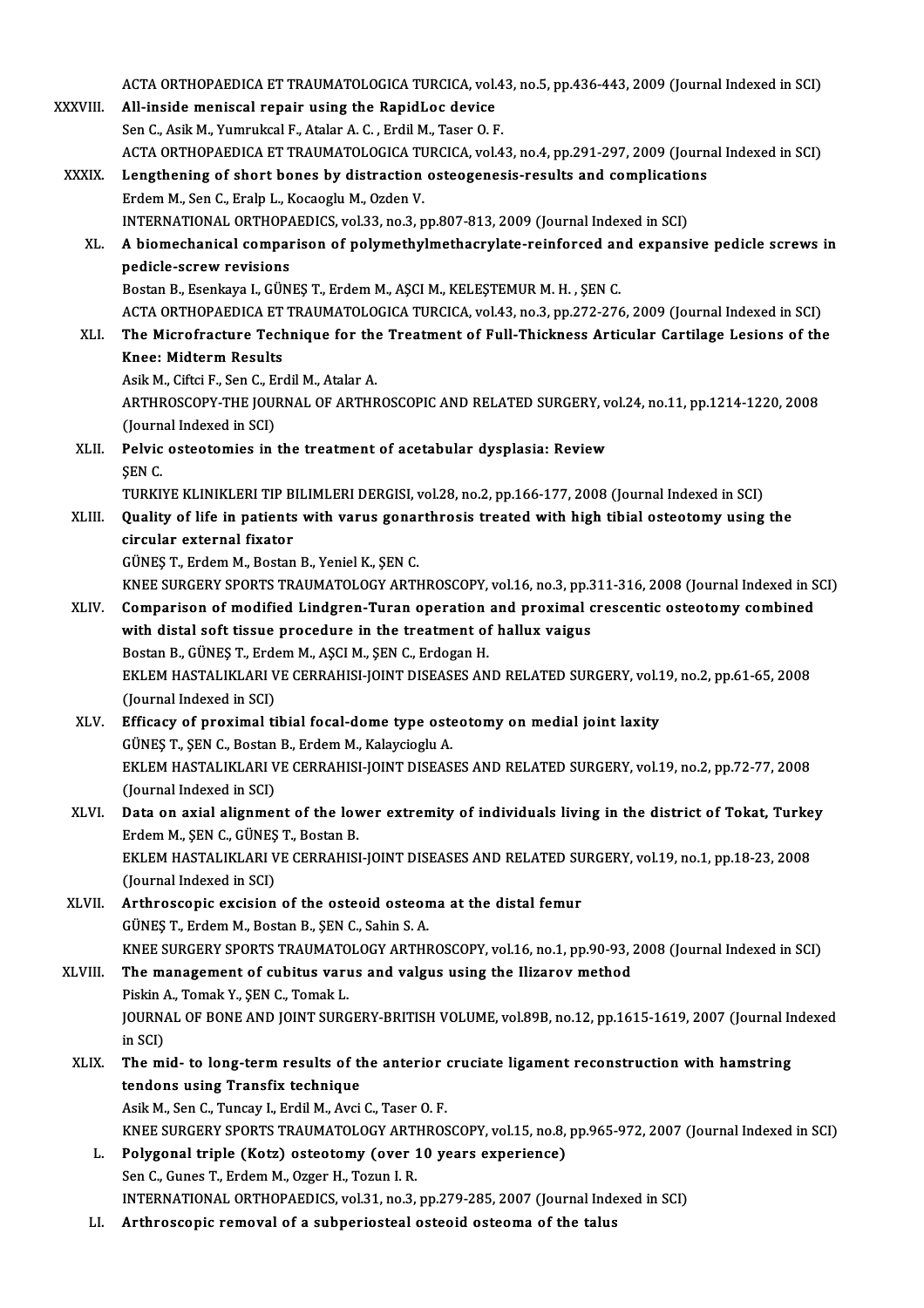GunesT.,ErdemM.,ŞENC.,BilenE.,YenielK.

Gunes T., Erdem M., ŞEN C., Bilen E., Yeniel K.<br>JOURNAL OF THE AMERICAN PODIATRIC MEDICAL ASSOCIATION, vol.97, no.3, pp.238-243, 2007 (Journal Indexed Gunes<br>JOURNA<br>in SCI)<br>Effects JOURNAL OF THE AMERICAN PODIATRIC MEDICAL ASSOCIATION, vol.97<br>in SCI)<br>LII. Effects of diclofenac and tenoxicam on distraction osteogenesis<br>SEN C. Erdom M. Cunes T. Kessocky D. Eiliz N. O.

## in SCI)<br>Effects of diclofenac and tenoxicam on distr<br>ŞEN C., Erdem M., Gunes T., Koseoglu D., Filiz N. O.<br>ARCHIVES OF ORTHORAEDIC AND TRAIMA SURC ŞEN C., Erdem M., Gunes T., Koseoglu D., Filiz N. O.<br>ARCHIVES OF ORTHOPAEDIC AND TRAUMA SURGERY, vol.127, no.3, pp.153-159, 2007 (Journal Indexed in SCI) SEN C., Erdem M., Gunes T., Koseoglu D., Filiz N. O.<br>ARCHIVES OF ORTHOPAEDIC AND TRAUMA SURGERY, vol.127, no.3, pp.153-159, 2<br>LIII. Tibial slope and high tibial osteotomy using the circular external fixator<br>Cunes T. SEN C.

## ARCHIVES OF ORTHOPAED<br>Tibial slope and high til<br>Gunes T., ŞEN C., Erdem M.<br>KNEE SUBCERY SPORTS TI Gunes T., ŞEN C., Erdem M.<br>KNEE SURGERY SPORTS TRAUMATOLOGY ARTHROSCOPY, vol.15, no.2, pp.192-198, 2007 (Journal Indexed in SCI) Gunes T., ŞEN C., Erdem M.<br>KNEE SURGERY SPORTS TRAUMATOLOGY ARTHROSCOPY, vol.15, no.2, pp.192-198, 2007 (<br>LIV. High tibial osteotomy with Puddu plate for the treatment of varus gonarthrosis<br>Asik M. Sen G. Kilie B. Goksan S

## KNEE SURGERY SPORTS TRAUMATOLOGY ARTHROSCO<br>High tibial osteotomy with Puddu plate for the tr<br>Asik M., Sen C., Kilic B., Goksan S. B. , Ciftci F., Taser O. F.<br>KNEE SURCERY SPORTS TRAUMATOLOGY ARTHROSCO High tibial osteotomy with Puddu plate for the treatment of varus gonarthrosis<br>Asik M., Sen C., Kilic B., Goksan S. B. , Ciftci F., Taser O. F.<br>KNEE SURGERY SPORTS TRAUMATOLOGY ARTHROSCOPY, vol.14, no.10, pp.948-954, 2006 Asik M., Sen C., Kilic B., Goksan S. B. , Ciftci F., Taser O. F.<br>KNEE SURGERY SPORTS TRAUMATOLOGY ARTHROSCOPY, vol.14, no.10, pp.948-954, 2006 (Journal Indexed in<br>SCI) KNEE SURGERY SPORTS TRAUMATOLOGY ARTHROSCOPY, vol.14, no.10, pp.948-954, 2006 (Journal Indexed<br>SCI)<br>LV. Reconstruction of segmental bone defects due to chronic osteomyelitis with use of an external<br>fivetor and an intramedu

SCI)<br>Reconstruction of segmental bone<br>fixator and an intramedullary nail<br>Kespesky M. Erela L. Beebid H.y., Sen Reconstruction of segmental bone defects di<br>fixator and an intramedullary nail<br>Kocaoglu M., Eralp L., Rashid H. u. , Sen C., Bilsel K.<br>JOUPMAL OF PONE AND JOINT SURCERY AMERIC.

fixator and an intramedullary nail<br>Kocaoglu M., Eralp L., Rashid H. u. , Sen C., Bilsel K.<br>JOURNAL OF BONE AND JOINT SURGERY-AMERICAN VOLUME, no.10, pp.2137-2145, 2006 (Journal Indexed in<br>SCD Koca<br>JOUR<br>SCI)<br>Effe JOURNAL OF BONE AND JOINT SURGERY-AMERICAN VOLUME, no.10, pp.2<br>SCI)<br>LVI. Effects of calcitonin and alendronate on distraction osteogenesis<br>SEN.C. Cunse T. Endom M. Kassagh, B. D. Eiliz N. O.

## SCI)<br>LVI. Effects of calcitonin and alendronate on distraction osteogenesis<br>ŞEN C., Gunes T., Erdem M., Koseoglu R. D. , Filiz N. O. Effects of calcitonin and alendronate on distraction osteogenesis<br>SEN C., Gunes T., Erdem M., Koseoglu R. D. , Filiz N. O.<br>INTERNATIONAL ORTHOPAEDICS, vol.30, no.4, pp.272-277, 2006 (Journal Indexed in SCI)<br>Knee erthrodesi

## SEN C., Gunes T., Erdem M., Koseoglu R. D. , Filiz N. O.<br>INTERNATIONAL ORTHOPAEDICS, vol.30, no.4, pp.272-277, 2006 (Journal Indexed in SCI)<br>LVII. Knee arthrodesis using circular external fixator in the treatment of in INTERN<br>Knee a<br>report Knee arthrodesis using<br>report<br>Gunes T., ŞEN C., Erdem M.<br>KNEE SUBCERY SPORTS TI report<br>Gunes T., ŞEN C., Erdem M.<br>KNEE SURGERY SPORTS TRAUMATOLOGY ARTHROSCOPY, vol.13, no.4, pp.329-334, 2005 (Journal Indexed in SCI)<br>Arthrosconis menissel repeir using T. fiv.

## Gunes T., ŞEN C., Erdem M.<br>KNEE SURGERY SPORTS TRAUMATOLOGY ART<br>LVIII. Arthroscopic meniscal repair using T-fix<br>Asik M., SEN C., Erginsu M. KNEE SURGERY SPORTS T.<br>Arthroscopic meniscal<br>Asik M., ŞEN C., Erginsu M.<br>KNEE SURCERY SPORTS T.

KNEE SURGERY SPORTS TRAUMATOLOGY ARTHROSCOPY, vol.10, no.5, pp.284-288, 2002 (Journal Indexed in SCI)

### Articles Published in Other Journals

- rticles Published in Other Journals<br>I. Effects of Collagen- and Arginine-Fortified Osteokine Supplementation on Fracture Healing<br>Kanaytya K. Argy II, Frain O. N., Bilgili E. Unyorongil G. Boyram S. Son G. XCS TUSHONCU IN CENCT JOUTHUIS<br>Effects of Collagen- and Arginine-Fortified Osteokine Supplemen<br>Karaytug K., Arzu U., Ergin O. N. , Bilgili F., Unverengil G., Bayram S., Sen C.<br>CUREUS XR113, no.10, 2021 (Journal Indoved in Effects of Collagen- and Arginine-Fortified Osteo<br>Karaytug K., Arzu U., Ergin O. N. , Bilgili F., Unverengil G.<br>CUREUS, vol.13, no.10, 2021 (Journal Indexed in ESCI)<br>Consenitel Inconsitivity to Boin with Anhidrosia Karaytug K., Arzu U., Ergin O. N. , Bilgili F., Unverengil G., Bayram S., Sen C.<br>CUREUS, vol.13, no.10, 2021 (Journal Indexed in ESCI)<br>II. Congenital Insensitivity to Pain with Anhidrosis (CIPA) Manifested with Chronic Ost
- CUREUS, vol.1<br>Congenital II<br>Case Report<br>Kusukdurmaz Congenital Insensitivity to Pain with<br>Case Report<br>Kucukdurmaz F., Imren Y., Uruc V., ŞEN C.<br>JOUPNAL OF CLINICAL AND ANALYTICAL Case Report<br>Kucukdurmaz F., Imren Y., Uruc V., ŞEN C.<br>JOURNAL OF CLINICAL AND ANALYTICAL MEDICINE, vol.6, no.2, pp.230-232, 2015 (Journal Indexed in ESCI)<br>A rare pathogen for subasute esteemyelitis in adelessent: Serratia

- Kucukdurmaz F., Imren Y., Uruc V., ŞEN C.<br>JOURNAL OF CLINICAL AND ANALYTICAL MEDICINE, vol.6, no.2, pp.230-232, 2015 (Journ<br>III. A rare pathogen for subacute osteomyelitis in adolescent: Serratia marcescens<br>Turgut N. Algul JOURNAL OF CLINICAL AND ANALYTICAL MEDICINE, vol.6, no.2, pp.23<br>A rare pathogen for subacute osteomyelitis in adolescent: Ser<br>Turgut N., Akgul T., Arzu U., Batibay S. G. , Ekinci M., Şen C., Korkmaz M.<br>International Journa A rare pathogen for subacute osteomyelitis in adolescent: Serratia marcescens<br>Turgut N., Akgul T., Arzu U., Batibay S. G. , Ekinci M., Şen C., Korkmaz M.<br>International Journal of Surgery Case Reports, vol.8, pp.171-174, 20
- Turgut N., Akgul T., Arzu U., Batibay S. G. , Ekinci M., Şen C., Korkmaz M.<br>International Journal of Surgery Case Reports, vol.8, pp.171-174, 2015 (Journal Indexed in ESCI)<br>IV. Functional Outcomes to Surgical Treatment of International Journal of Surgery Case Reports, vol.8, pp.17<br>Functional Outcomes to Surgical Treatment of the L<br>Yigman A., Tuncer N., Erdil M., Bilsel K., Elmadag M., ŞEN C.<br>JOUPNAL OF CLINICAL AND ANALYTICAL MEDICINE vol.4 Functional Outcomes to Surgical Treatment of the Distal Humerus Intra-Articular Fractures in Ad<br>Yigman A., Tuncer N., Erdil M., Bilsel K., Elmadag M., ŞEN C.<br>JOURNAL OF CLINICAL AND ANALYTICAL MEDICINE, vol.4, no.6, pp.483 Yigman A., Tuncer N., Erdil M., Bilsel K., Elmadag M., ŞEN C.<br>JOURNAL OF CLINICAL AND ANALYTICAL MEDICINE, vol.4, no.6, pp.483-486, 2013 (Journal Indexed in ESCI)<br>V. Olecranon anatomy: Use of a novel proximal interlock
- JOURN<br>Olecra<br>study<br>Kusuk Olecranon anatomy: Use of a novel proximal in<br>study<br>Kucukdurmaz F., Saglam N., Kgir I., ŞEN C., Akpinar F.<br>WORLD JOURNAL OF ORTHOPEDICS vol.4, no.3, nn.1

study<br>Kucukdurmaz F., Saglam N., Kgir I., ŞEN C., Akpinar F.<br>WORLD JOURNAL OF ORTHOPEDICS, vol.4, no.3, pp.130-133, 2013 (Journal Indexed in ESCI)

Kucukdurmaz F., Saglam N., Kgir I., ŞEN C., Akpinar F.<br>WORLD JOURNAL OF ORTHOPEDICS, vol.4, no.3, pp.130-133, 2013 (Journal Indexed in ESCI)<br>VI. A neglected anterior shoulder dislocation with an ipsilateral humeral malunio WORLD JOURNAL OF ORTHOPEDICS, vol.4, no<br><mark>A neglected anterior shoulder dislocatio</mark><br>Bulut G., Gulabi D., Yilmaz C., Yasmin D., ŞEN C.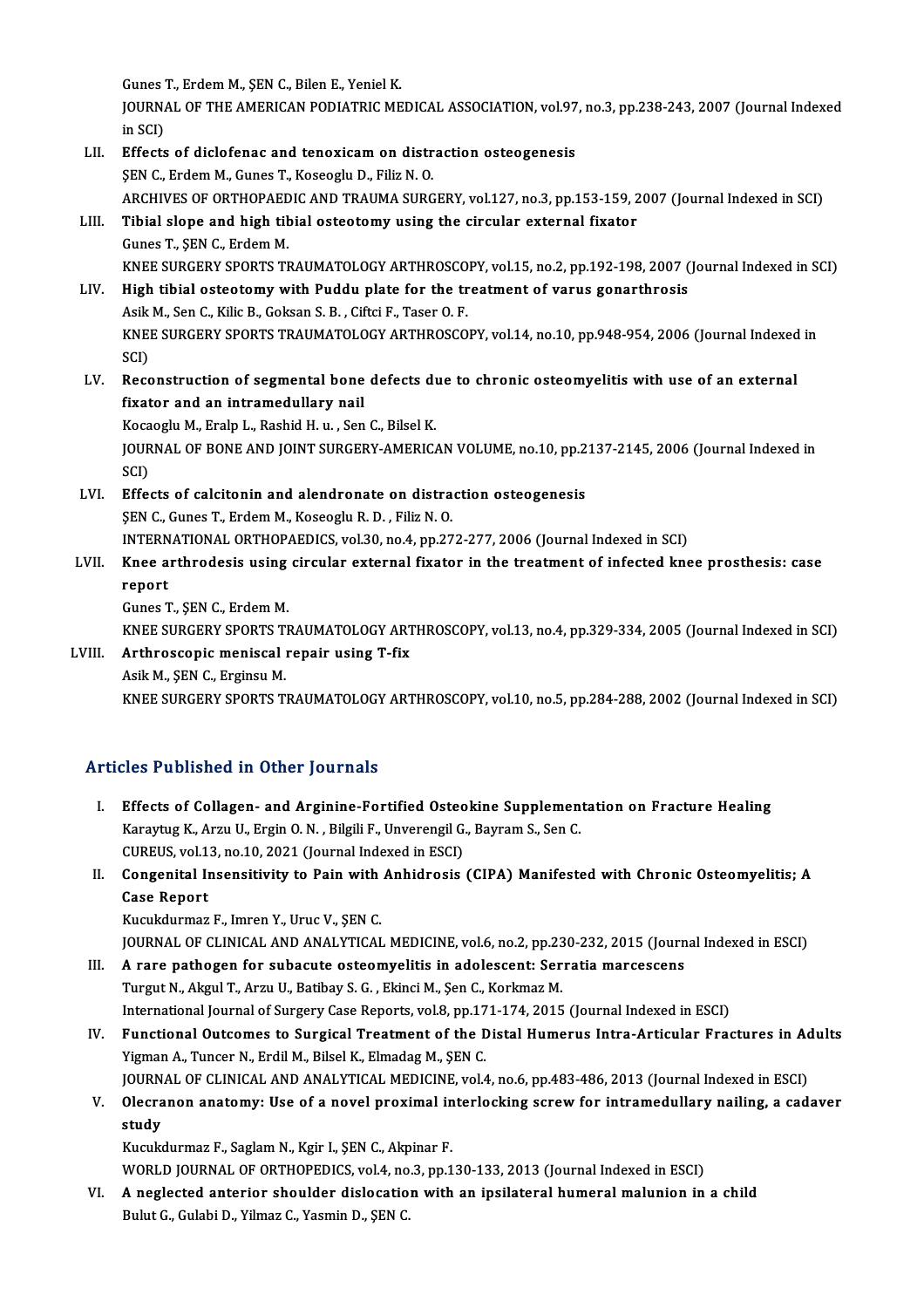CURRENT ORTHOPAEDIC PRACTICE, vol.23, no.3, pp.250-254, 2012 (Journal Indexed in ESCI)<br>Pealignment estectomics in the treatment of chronic instabilities of the knee assess

- CURRENT ORTHOPAEDIC PRACTICE, vol.23, no.3, pp.250-254, 2012 (Journal Indexed in ESCI)<br>VII. Realignment osteotomies in the treatment of chronic instabilities of the knee associated with CURRENT ORTHOPAEDIC PRACT<br>Realignment osteotomies in<br>malalignment (case report) Realignment osteotomies in the<br>malalignment (case report)<br>Bilsel K., Erdil M., Elmadag M., ŞEN C.<br>INTERNATIONAL JOURNAL OF SURC. malalignment (case report)<br>Bilsel K., Erdil M., Elmadag M., ŞEN C.<br>INTERNATIONAL JOURNAL OF SURGERY CASE REPORTS, vol.3, no.7, pp.231-234, 2012 (Journal Indexed in ESCI)<br>Treatment of symptomatic modial enisondyle nonunion: Bilsel K., Erdil M., Elmadag M., ŞEN C.<br>INTERNATIONAL JOURNAL OF SURGERY CASE REPORTS, vol.3, no.7, pp.231-234, 2012 (Journal Indexed in ESONIL<br>VIII. Treatment of symptomatic medial epicondyle nonunion: Case report and rev
- INTERNATIONAL JOURNAL OF SURGERY CASE REPORTS<br>Treatment of symptomatic medial epicondyle non<br>Erdil M., Bilsel K., Ersen A., Elmadag M., Tuncer N., ŞEN C.<br>INTERNATIONAL JOURNAL OF SURCERY CASE REPORTS Treatment of symptomatic medial epicondyle nonunion: Case report and review of the literature<br>Erdil M., Bilsel K., Ersen A., Elmadag M., Tuncer N., ŞEN C.<br>INTERNATIONAL JOURNAL OF SURGERY CASE REPORTS, vol.3, no.9, pp.467-Erdil M., Bilsel K., Ersen A., Elmadag M., Tuncer N., ŞEN C.<br>INTERNATIONAL JOURNAL OF SURGERY CASE REPORTS, vol.3, no.9, pp.467-470, 2012 (Journal Indexed in ESCI)<br>IX. Bilateral Anterior Dislocation of Shoulders Associated
- Grandmal Seizure: Case Report BostanB.,GÜNEŞT.,ErdemM.,ŞENC. ERCIYESMEDICAL JOURNAL,vol.33,no.3,pp.247-250,2011 (Journal Indexed inESCI) Bostan B., GÜNEŞ T., Erdem M., ŞEN C.<br>ERCIYES MEDICAL JOURNAL, vol.33, no.3, pp.247-250, 2011 (Journal Indexed in ESCI)<br>X. Skin Traction and Placebo Effect in the Preoperative Pain Control of Patients with Collum and<br>Inter
- ERCIYES MEDICAL JOURNAL, vol.33, no.<br>Skin Traction and Placebo Effect in<br>Intertrochanteric Femur Fractures Intertrochanteric Femur Fractures<br>Saygi B., Ozkan K., Eceviz E., Tetik C., SEN C. Intertrochanteric Femur Fractures<br>Saygi B., Ozkan K., Eceviz E., Tetik C., ŞEN C.<br>BULLETIN OF THE HOSPITAL FOR JOINT DISEASES, vol.68, no.1, pp.15-17, 2010 (Journal Indexed in ESCI)<br>A GASE OF GHONDROMYYOUD EIRROMA SHOWING Saygi B., Ozkan K., Eceviz E., Tetik C., ŞEN C.<br>BULLETIN OF THE HOSPITAL FOR JOINT DISEASES, vol.68, no.1, pp.15-17, 2010 (Journal Indexed in F<br>XI. A CASE OF CHONDROMYXOID FIBROMA SHOWING EXTENSIVE CHONDROBLASTOMATOUS<br>
- BULLETIN OF THE HO<br>A CASE OF CHONDR<br>DIFFERENTIATION A CASE OF CHONDROMYXOID FIBROMA SHOWING EX<br>DIFFERENTIATION<br>KÖSEOĞLUR. D. , ONUK FİLİZ N., Gunes T., ŞEN C., Erdem M.<br>ERCIVES MEDICAL JOURNAL .val 29. no 2. nn 148.151.2006 DIFFERENTIATION<br>KÖSEOĞLU R. D. , ONUK FİLİZ N., Gunes T., ŞEN C., Erdem M.<br>ERCIYES MEDICAL JOURNAL, vol.28, no.3, pp.148-151, 2006 (Journal Indexed in ESCI)

#### Books&Book Chapters

I. Campbell's Operative Orthopedics to & Boon emapters<br>Campbell's Operative Orthopedics<br>Durmaz H. (Editor), Aşık M. (Editor), Şen C. (Editor), Kılıçoğlu Ö. İ. (Editor), Şar C. (Editor), Ergin Ö. N. (Editor) Campbell's Operative Orthope<br>Durmaz H. (Editor), Aşık M. (Edito<br>Doğan Tıp Kitabevi, Antalya, 2020<br>bogia tashniques in extremitu ı Durmaz H. (Editor), Aşık M. (Editor), Şen C. (Editor)<br>Doğan Tıp Kitabevi, Antalya, 2020<br>II. basic techniques in extremity reconstruction<br>Colmok M. (Editor), Sen C. (Editor), Eralp J. (Editor

- Doğan Tıp Kitabevi, Antalya, 2020<br>II. basic techniques in extremity reconstruction<br>Çakmak M. (Editor), Şen C. (Editor), Eralp L. (Editor), Balcı H. İ. (Editor), Civan M. (Editor) basic techniques in extremity recc<br>Cakmak M. (Editor), Şen C. (Editor), Er<br>Springer, London/Berlin , Chur, 2018<br>Botation and Angulation Botation
- III. Rotation and Angulation-Rotation Deformities<br>Sen C., Ergin Ö. N. Springer, London<br>Rotation and Ar<br>Şen C., Ergin Ö. N.<br>in: Posis Teshnisu Rotation and Angulation-Rotation Deformities<br>Şen C., Ergin Ö. N.<br>in: Basic Techniques for Extremity Reconstruction, Çakmak M.,Şen C.,Eralp L.,Balci H.,Civan M., Editor, Springer<br>International Bublishing Zug np 227 228 2018

Şen C., Ergin Ö. N.<br>in: Basic Techniques for Extremity Reconstructio<br>International Publishing, Zug, pp.327-338, 2018<br>Limb Lengthening International Publishing, Zug, pp.327-338, 2018<br>IV. Limb Lengthening

International Publishing, Zug, pp.327-338, 2018<br>Limb Lengthening<br>ŞEN C., SAĞLAM Y., Kocaoğlu M., BİLEN F. E. , BALCI H. İ.<br>in: Basis Techniques for Extremity Besenstrustion, Calm in: Basic Techniques for Extremity Reconstruction, Çakmak Mehmet, Şen Cengiz, Eralp Levent, Balcı Halil İbrahim,<br>Cıvan Melih, Editor, Springer, Cham, pp.645-681, 2018 ŞEN C., SAĞLAM Y., Kocaoğlu M., BİLEN F. E. , BALCI H.<br>in: Basic Techniques for Extremity Reconstruction, Çak<br>Cıvan Melih, Editor, Springer, Cham, pp.645-681, 2018<br>Translation and Angulation Translation Deformi in: Basic Techniques for Extremity Reconstruction, Çakmak<br>Cıvan Melih, Editor, Springer, Cham, pp.645-681, 2018<br>V. Translation and Angulation-Translation Deformities<br>SEN.C. AKCÜLT

Civan Melih, Edito<br>Translation and<br>ŞEN C., AKGÜL T.<br>in: Pasis Technisu Translation and Angulation-Translation Deformities<br>ŞEN C., AKGÜL T.<br>in: Basic Techniques for Extremity Reconstruction External Fixator Applications According to Ilizarov Principles,<br>Calmak M. San C. Eraln J., Balsi H.J. Gi

ŞEN C., AKGÜL T.<br>in: Basic Techniques for Extremity Reconstruction External Fixator Applications According to Iliz<br>Çakmak, M., Şen, C., Eralp, L., Balci, H.I., Civan, M., Editor, Springer-Verlag , Usa, pp.309-325, 2018<br>Tra Çakmak, M., Şen, C., Eralp, L., Balci, H.I., Civan, M., Editor, Springer-Verlag, Usa, pp.309-325, 2018

## VI. Translation and Angulation-Translation Deformities

Translation and Angulation-Translation Deformities<br>ŞEN C., AKGÜL T.<br>in: Basic Techniques for Extremity Reconstruction, MEHMET ÇAKMAK, CENGİZ ŞEN,HALİL İBRAHİM BALCI, Editor,<br>SPRİNCER, pp.200.2025.2019 ŞEN C., AKGÜL T.<br>in: Basic Techniques for Extrem<br>SPRİNGER, pp.309-3025, 2018<br>Distraksivan estesseneri ve in: Basic Techniques for Extremity Reconstruction, M<br>SPRINGER, pp.309-3025, 2018<br>VII. Distraksiyon osteogenezi ve ilizarov cerrahisi<br>SEN C PALCLH İ SPRİNGER, pp.309<br>Distraksiyon ost<br>ŞEN C., BALCI H. İ.<br>in: Ortonedi ve Tre

ŞEN C., BALCI H. İ.<br>in: Ortopedi ve Travmatoloji İstanbul Tıp fakültesi 185 yıl ders kitapları serisi, Mehmet çakmak, irfan öztürk, cengiz şen, Editor, Nobel Tıp Kitap Evleri, İstanbul, pp.303-312, 2015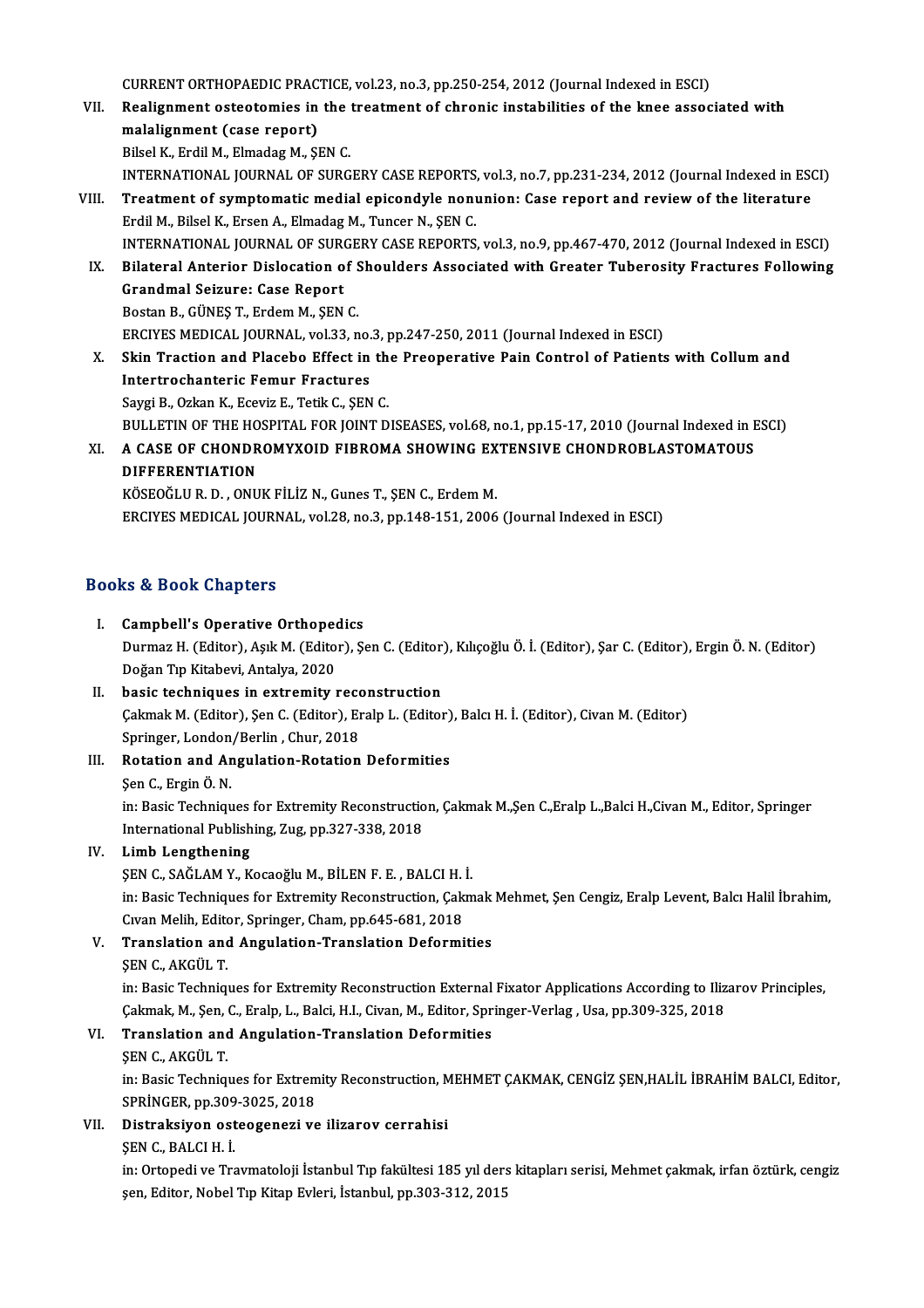# Refereed Congress / Symposium Publications in Proceedings<br>Refereed Congress / Symposium Publications in Proceedings

|       | Refereed Congress / Symposium Publications in Proceedings                                                       |
|-------|-----------------------------------------------------------------------------------------------------------------|
| L.    | Proximal Femoral Osteotomies in Young Patients with Hip Osteoarthritis: Survivorship Analysis and               |
|       | <b>Long-term Outcomes</b>                                                                                       |
|       | Şahin K., Yıldırım A. M., Karalar Ş., Şen C.                                                                    |
|       | 30. Ulusal Türk Ortopedi ve Travmatoloji Kongresi, Antalya, Turkey, 9 - 14 November 2021, pp.30-31              |
| П.    | The Relationship between Limb Lengthening Speed and Callus Quality in Patients with                             |
|       | Achondroplasia                                                                                                  |
|       | Bayram S., Yıldırım A. M., Şen C., Eralp L., Kocaoğlu M., Balcı H. İ.                                           |
|       | 30. Ulusal Türk Ortopedi ve Travmatoloji Kongresi, Antalya, Turkey, 9 - 14 November 2021, pp.58                 |
| III.  | Comparison Of Radiological Measurements And Functional Results Of Anatomical And High Hip                       |
|       | Central Locations In Total Hip Arthroplasty For Developmental Hip Dysplasia                                     |
|       | Demirel M., Kendirci A. Ş., Sağlam Y., Ergin Ö. N., Şen C., Öztürk İ.                                           |
|       | Virtual EFORT Congress (VEC), Vienna, Austria, 28 - 30 October 2020, pp.1-2                                     |
| IV.   | İskelet displazisi zemininde Genu valgum tanılı hastalarda alt eksremite mekanik diziliminin 8 plak             |
|       | kullanımı ile düzeltilmesi mümkün müdür?                                                                        |
|       | Yıldırım A. M., Sağlam Y., Şen C.                                                                               |
|       | 29. Ulusal Türk Ortopedi ve Travmatoloji Kongresi, Antalya, Turkey, 22 October 2019, pp.84                      |
| V.    | Displastik Kalça Zemininde Yapılan Total Kalça Artroplastileri: Anatomik ve Yüksek Kalça Rotasyon               |
|       | Merkezi Yerleşiminin Radyolojik Farklılıkları                                                                   |
|       | Kendirci A. Ş., Sağlam Y., Ergin Ö. N., Şen C., Öztürk İ.                                                       |
|       | 29. Ulusal Türk Ortopedi ve Travmatoloji Kongresi, Antalya, Turkey, 22 - 27 October 2019, vol.53, pp.19         |
| VI.   | Konjenital tibia psödoartrozu ve proksimal femoral yetmezliği bulunan hastalarda uzatma ritminin                |
|       | kallus oluşumuna ve komplikasyonlara etkisi                                                                     |
|       | Balcı H. İ., Bayram S., Civan M., Pehlivanoğlu T., Anarat F. B., Şen C., Eralp İ. L., Kocaoğlu M.               |
|       | 29. Ulusal Türk Ortopedi ve Travmatoloji Kongresi, Antalya, Turkey, 22 October 2019, pp.71                      |
| VII.  | Vancouver tip B1 ve tip C1 periprostetik femur kırıklarında tedavi yöntemlerinin etkinliği, kaynama<br>oranları |
|       | Yıldırım A. M., Sulejmanı I., Sağlam Y., Ergin Ö. N., Şen C., Öztürk İ.                                         |
|       | 29. Ulusal Türk Ortopedi ve Travmatoloji Kongresi, Antalya, Turkey, 22 - 27 October 2019, pp.21                 |
|       | VIII.    Congenital Femoral Deficiency: Comparison of the Effect ofDistraction Index Regard to the Quality of   |
|       | Callus and Rate of Complications                                                                                |
|       | BALCI H. İ., CIVAN M., ŞEN C., ERALP İ. L.                                                                      |
|       | Limb Lengthening and Reconstruction Society27th Annual Scientific Meeting, 13 - 14 July 2018                    |
| IX.   | Congenital Pseudarthrosis of Tibia (CPT): Comparison of the Effect of Lengthening Rhythm to the                 |
|       | Quality of Callus and Complications                                                                             |
|       | BALCI H. İ., PEHLİVANOĞLU T., BAYRAM S., ERALP İ. L., ŞEN C., KOCAOĞLU M.                                       |
|       | Limb Lengthening and Reconstruction Society27th Annual Scientific Meeting, 13 - 14 July 2018                    |
| X.    | Crowe tip 4 kalçalarda, preoperative değerlendirmede BT ile asetabulumun morfolojik yapısının                   |
|       | değelendirilmesi ve mid koronal mid aksiyel sagittal kesitinin etkinliği                                        |
|       | Akgül T., Bayram S., Öztürk İ., Şen C., Ergin Ö. N., Yazıcıoğlu Ö.                                              |
|       | 27. Ulusal Türk Ortopedi ve Travmatoloji Kongresi, Antalya, Turkey, 24 October 2017, pp.17                      |
| XI.   | konjenital femoral yetmezlik uzatma ritminin kallus kalitesine etkisi ve komplikasyonların                      |
|       | karşılaştırılması                                                                                               |
|       | BALCI H. İ., CIVAN M., ŞEN C., ERALP İ. L., kocaoğlu m.                                                         |
|       | 27. ULUSAL TÜRK ORTOPEDİ VE TRAVMATOLOJİ KONGRESİ, Turkey, 24 - 29 October 2017, vol.51, pp.109                 |
| XII.  | Congenital Pseudoarthrosis Of Tibia (CPT): Comparison Of The Effect Of Lenghtening Rhythm To The                |
|       | Quality Of Callus And Complications                                                                             |
|       | Balcı H. İ., Pehlivanoğlu T., Bayram S., Şen C., Eralp İ. L., Kocaoğlu M.                                       |
|       | 18th EFORT Congress, Vienna, Austria, 31 May 2017, pp.118                                                       |
| XIII. | Konjenital Tibia Psödoartrozunda (KTP): Uzatma ritminin kallus kalitesine etkisi ve                             |
|       |                                                                                                                 |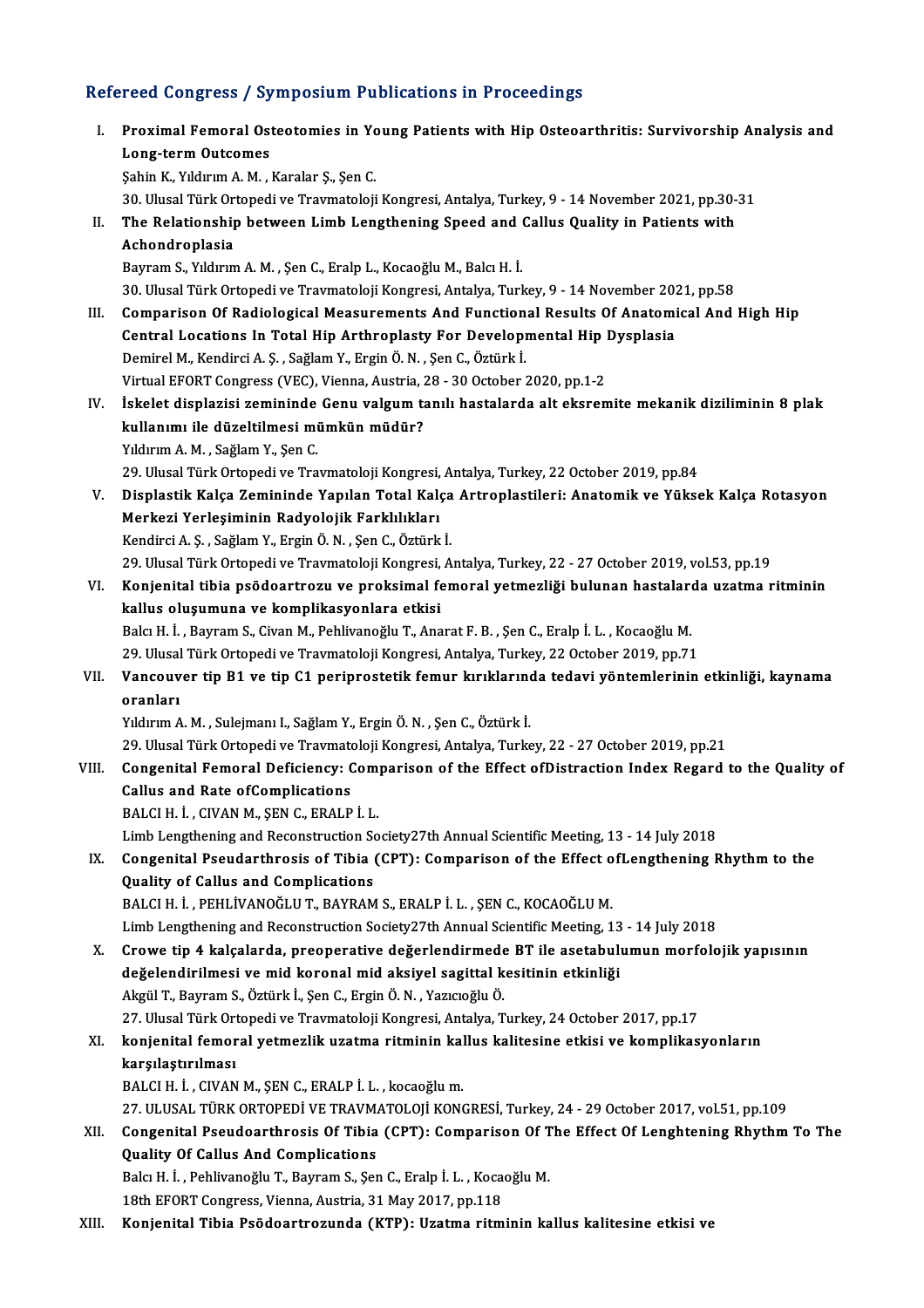|        | komplikasyonların karşılaştırılması.                                                                              |
|--------|-------------------------------------------------------------------------------------------------------------------|
|        | Pehlivanoğlu T., Balcı H. İ., Bayram S., Şen C., Eralp İ. L., Kocaoğlu M.                                         |
|        | 26. Ulusal Türk Ortopedi ve Travmatoloji Kongresi, Antalya, Turkey, 24 October 2016, pp.17                        |
| XIV.   | Kırık Modeli Oluşturulan Sıçanlarda Ostokin Plus'in Kırık Kaynaması Üzerine Etkisi                                |
|        | Ergin Ö. N., Karaytuğ K., Bilgili F., Arzu U., Şen C., Gündoğdu G.                                                |
|        | 26. Ulusal Türk Ortopedi Ve Travmatoloji Kongresi, Antalya, Turkey, 25 - 30 October 2016, pp.157                  |
| XV.    | İpsilateral asetabulum ve femur kırıklarının klinik ve radyolojik sonuçları                                       |
|        | Atiç R., Ergin Ö. N., Çetin H., Demirel M., Azboy İ., Şen C.                                                      |
|        | 26. Ulusal Türk Ortopedi ve Travmatoloji Kongresi. 3. Fizyoterapi- Ortopedi ve Travmatoloji Ortak Sempozyumu,     |
|        | Antalya, Turkey, 25 - 30 October 2016, pp 1-2                                                                     |
| XVI.   | Bilateral Humeral Lengthening in achondroplasia with unilateral external fixators is it safe and does             |
|        | it improve daily life                                                                                             |
|        | BALCI H. İ., kocaoğlu m., ŞEN C., ERALP İ. L., sefa giray b., BİLSEL İ. K.                                        |
|        | Illrs 2015 congress miami, MİAMİ, United States Of America, 4 - 07 November 2015                                  |
| XVII.  |                                                                                                                   |
|        | Results of acute shortening and re lengthening methods tibia osteomyelitis with bone loss five years<br>follow up |
|        | ŞEN C., BALCI H. İ., DİKMEN G., KOCAOĞLU M., ERALP İ. L., ÇAKMAK M.                                               |
|        | Illrs 2015 congress miami, miami, United States Of America, 4 - 07 November 2015                                  |
| XVIII. | Fibula Otogrefti Sonrası Gelişen Krus Distal Deformitesinin Sirküler Eksternal Fiksatör ile                       |
|        | Düzeltilmesi: 13 Olgunun Analizi                                                                                  |
|        | Karademir G., Balcı H. İ., Demirel M., Polat G., Bilgili F., Şen C., Eralp L.                                     |
|        | 25. Ulusal Türk Ortopedi ve Travmatoloji Kongresi, Antalya, Turkey, 27 October - 01 November 2015, pp.1-2         |
| XIX.   | Medial Kompartman Artrozu Sonrası Uygulanan Yüksek Tibia Ostetominin Uzun Dönem Sonuçları.                        |
|        | Polat G., Çakmak M. F., Demirel M., Şen C., Aşık M.                                                               |
|        | 25. Ulusal Türk Ortopedi ve Travmatoloji Kongresi, Antalya, Turkey, 27 October 2015 - 01 November 2017, pp.1-2    |
| XX.    | METAL-METAL YÜZEYLİ TOTAL VE YÜZEY ARTROPLASTİLİ HASTALARDA KANDAKİ METAL                                         |
|        | SEVİYELERİNİN VE FONKSİYONEL SONUÇLARIN KARŞILAŞTIRILMASI                                                         |
|        | Bilgili F., Mutlu H., Aşçı M., Parmaksızoğlu A. S., Şen C.                                                        |
|        | 25.ULUSAL TÜRK ORTOPEDİ VE TRAVMATOLOJİ KONGRESİ, Antalya, Turkey, 27 October - 01 November 2015,                 |
|        | pp 56-57                                                                                                          |
| XXI.   | FİBULA OTO GREFTİ SONRASI GELİŞEN KRUS DİSTAL DEFORMİTESİNİN SİRKÜLER EKSTERNAL                                   |
|        | FİKSATÖR İLE DÜZELTİLMESİ:13 OLGUNUN ANALİZİ                                                                      |
|        | Karademir G., Bilgili F., Demirel M., Şen C., Balcı H. İ., Eralp L.                                               |
|        | 25.ULUSAL TÜRK ORTOPEDİ VE TRAVMATOLOJİ KONGRESİ, Antalya, Turkey, 27 October - 01 November 2015,                 |
|        | pp.38-39                                                                                                          |
| XXII.  | Yüksek Tibia Osteotomisinde Puddu Plağı ve Eksternal Fiksatör Yöntemlerinin Karşılaştırılması ve                  |
|        | Orta Dönem radyolojik-fonksiyonel sonuçlar                                                                        |
|        | Çakmak M. F., Polat G., Balcı H. İ., Erşen A., Demirel M., Eralp L., Şen C., Aşık M.                              |
|        | 25. Ulusal Türk Ortopedi ve Travmatoloji Kongresi, Antalya, Turkey, 27 October - 01 November 2015, pp.1-2         |
| XXIII. | Bilateral humerus lengthening with unilateral external fixator in achondroplasia poster no 244                    |
|        | BALCI H. İ., SEFA GİRAY B., KOCAOĞLU M., ERALP İ. L., ŞEN C., BİLSEL İ. K., MEHMET E.                             |
|        | AAOS Annual Meeting, Las Vegas, Nevada, USA, , 2015, LAS VEGAS, United States Of America, 24 - 28 March 2015,     |
|        | pp.288                                                                                                            |
| XXIV.  | Unilateral eksternal fiksatör ile bilateral humerus uzatması yapılan akondroplazi hastalarının                    |
|        | fonksiyonel ve klinik sonuçları                                                                                   |
|        | BALCI H. İ., SEFA GİRAY B., KOCAOĞLU M., ERALP İ. L., ŞEN C., BİLSEL İ. K.                                        |
|        | 24. Ulusal Türk Ortopedi ve Travmatoloji Kongresi., Antalya, Turkey, 12 - 16 November 2014, pp.35                 |
| XXV.   | Nadir Görülen bir mezomelik displazi olgusu Nievergelt sendromup 336                                              |
|        | PEHLIVANOĞLU T., SAĞLAM Y., BALCI H. İ., ŞEN C., HAYATİ D.                                                        |
|        | 24. Ulusal Türk Ortopedi ve Travmatoloji Kongresi, Antalya, Turkey, 12 - 16 November 2014, pp.217                 |
| XXVI.  | Femur Boyun Kırıklarından Osteosentez Sonrası Gelişen Komplikasyonların Tedavisinde Total Kalça                   |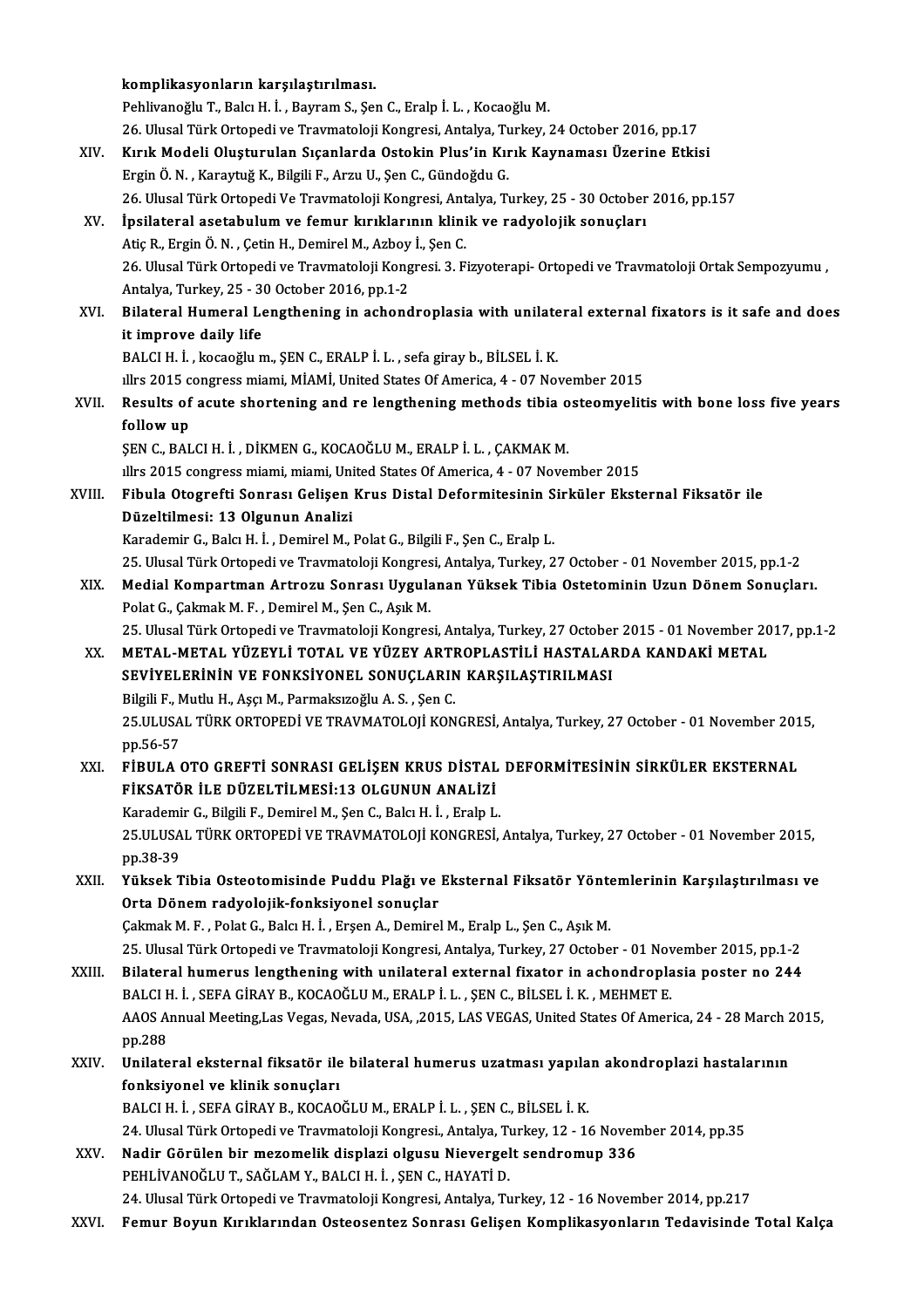|             | Artroplastisinin Sonuçları                                                                                                                                       |
|-------------|------------------------------------------------------------------------------------------------------------------------------------------------------------------|
|             | BİRİŞİK F., AKGÜL T., POLAT G., KILIÇOĞLU Ö. İ., ŞEN C.                                                                                                          |
|             | İstanbul Ortopedi ve Travmatoloji Buluşması, İstanbul, Turkey, 18 - 20 April 2014                                                                                |
| XXVII.      | Kompleks tip V VI plato tibia kırıklarının eksternal fiksatör ve plak vida ile tedavisi ve sonuçlarımız<br>KORKMAZ M., BALCI H. İ., BİLGİN Y., SALDUZ A., ŞEN C. |
|             | 23. Ulusal Türk Ortopedi ve Travmatoloji Kongresi, Antalya, Turkey, 29 October - 03 November 2013, vol.47, pp.86                                                 |
| XXVIII.     | Genel ve bölgesel anestezi uygulamalarının 65 yaş üstü kollum femoriskırıklarında yapılan                                                                        |
|             | hemiartroplasti uygulaması sonrasında prognoz açısından karşılaştırılması P 686<br>BİLGİN Y., KORKMAZ M., ASMA A., BALCI H. İ., MEHMET İLKE B., ŞEN C.           |
|             | 23. Ulusal Türk Ortopedi ve Travmatoloji Kongresi, Turkey, 29 October - 03 November 2013, vol.47, pp.357                                                         |
| XXIX.       | İhmal edilmiş pes ekinovarus ve nüks PEV olgularında sirküler eksternal fiksatörle tedrici ayak                                                                  |
|             | deformitesi düzeltme yapılan hastaların orta dönem sonuçları                                                                                                     |
|             | KARAYTUĞ K., BALCI H. İ., ŞEN C., KOCAOĞLU M., ÇAKMAK M., ERALP İ. L.                                                                                            |
|             | 23. Ulusal Türk Ortopedi ve Travmatoloji Kongresi., Antalya, Turkey, 29 October - 03 November 2013, vol.47, pp.23                                                |
| XXX.        | Tibia Kronik osteomyelit tedavisindeakut kısaltma ve distraksiyon ile kemik segment kaydırma                                                                     |
|             | tekniklerinin karşılaştırılmalı sonuçları                                                                                                                        |
|             | DİKMEN G., ŞEN C., kocaoğlu m., ERALP İ. L., BİLEN F. E., ERDEM M., BALCI H. İ.                                                                                  |
|             | 23. Ulusal Türk Ortopedi ve Travmatoloji Kongresi., Antalya, Turkey, 29 October - 03 November 2013, vol.47,                                                      |
|             | pp 22-23                                                                                                                                                         |
| XXXI.       | Fibular hemimeli için tedavi stratejileri                                                                                                                        |
|             | natig v., önder murat h., BALCI H. İ., ŞEN C., ÇAKMAK M.                                                                                                         |
| XXXII.      | 3. Ulusal Türk Ortopedi ve Travmatoloji Kongresi, Turkey, 29 October - 03 November 2013, vol.47, pp.22                                                           |
|             | Tibial hemimelide ampütasyon mu Rekonstruksiyon mu<br>NATİG V., ÖNDER MURAT H., BALCI H. İ., Kapıcıoğlu m., ŞEN C., ÇAKMAK M.                                    |
|             | 23. Ulusal Türk Ortopedi ve Travmatoloji Kongresi, Antalya, Turkey, 29 October - 03 November 2013, vol.47, pp.24                                                 |
| XXXIII.     | Clinical results of reconstructive surgery for tibial hemimelia                                                                                                  |
|             | ÇAKMAK M., ŞEN C., BALCI H. İ., NATİG V.                                                                                                                         |
|             | 23rd Annual Meeting of Limb Lengthening and Reconstruction Society, New York, United States Of America, 19 - 20                                                  |
|             | July 2013                                                                                                                                                        |
| XXXIV.      | Ankle artrodesis with Ilizarov external fixator                                                                                                                  |
|             | BİLSEL İ. K., BALCI H. İ., MEHMET E., ŞEN C., KOCAOĞLU M., ÇAKMAK M.                                                                                             |
|             | 7th international ASAMI & BR congress, SELANİK, Greece, 6 - 09 June 2011                                                                                         |
| <b>XXXV</b> | Comparison of Acute Compression Re lengthening and Segmental Bone Transport Technique in the                                                                     |
|             | <b>Treatment of Tibial Nonunion</b>                                                                                                                              |
|             | DİKMEN G., ŞEN C., KOCAOĞLU M., BALCI H. İ., F E B., AŞÇI M., ERALP İ. L., ERDEM M.                                                                              |
|             | 20. LLRS-ASAMI North America Congress, New York, United States Of America, 16 - 17 July 2010                                                                     |
| XXXVI.      | Clinical Results and Treatment Strategies for Fibular Hemimelia                                                                                                  |
|             | ŞEN C., BALCI H. İ., ÇAKMAK M., ÖNDER MURAT H.                                                                                                                   |
|             | 23rd Annual Meeting of Limb Lengthening and Reconstruction Society, New York, United States Of America, 19 - 20<br><b>July 2013</b>                              |
|             |                                                                                                                                                                  |

#### Other Publications

I. An Unusual Traumatic Presentation: Luxatio Erecta Humeri and Concomitant Hip Dislocation An Unusual Traumatic Presentation:<br>Demirel M., Anarat F. B. , Erşen A., Şen C.<br>Other nn 12 14 2016 An Unusual Traumat<br>Demirel M., Anarat F. B<br>Other, pp.12-14, 2016 Other, pp.12-14, 2016<br>Citations